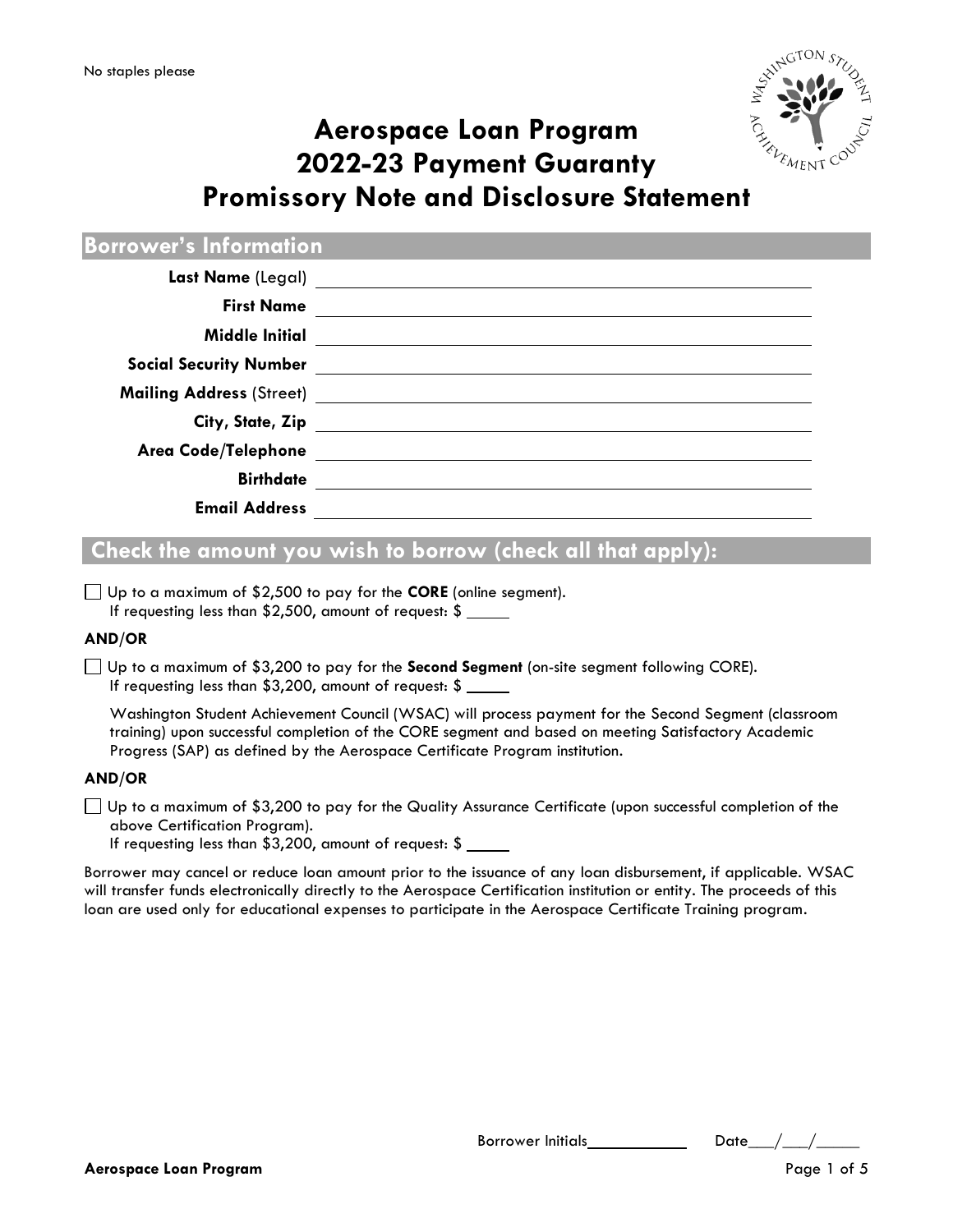## **Terms & Notices**

**Purpose:** This Promissory Note is established for the purpose of providing a low interest loan to students to pay the full cost of tuition at a Washington Aerospace Training Program. The Washington Student Achievement Council (WSAC) is the administering state agency for this loan (RCW 28B.77.005).

#### **A. Loan Amount and Disbursements**

The loan amount will be either the amount requested or an amount not to exceed the cost of the course(s) listed below, whichever is less. This loan is used to pay for a Washington Aerospace Program. **To receive the certificate, the Borrower must complete CORE and Second Segment.**

#### **B. Grace Period**

No interest accrues and no payments are required of the Borrower during a single six-month grace period. The grace period begins when the Borrower falls below "continuous enrollment" or completes the Aerospace Certificate Program. Continuous enrollment means, "the period of time the Borrower is enrolled in the Aerospace Certificate Program, without stopping."

#### **C. Interest Rate**

Borrower will not be charged interest during periods of "continuous enrollment." Interest charges begin to accrue at the conclusion of a six-month grace period. The interest rate is a variable rate, adjusted annually on July 1. The annual interest rate will equal the current rate for new loans in the federal Direct Subsidized Loan program for undergraduate students. The maximum interest rate charged the Borrower shall not, however, exceed 8.25 percent.

#### **D. Repayment**

Borrower is required to repay the total amount due in monthly installments. Payments are applied to any outstanding late charges, collection costs, and interest charges that have accrued to the loan before applying credit to the principal. The maximum repayment term may not exceed four years (48 months). Borrower, at their option, may agree to a repayment period that is fewer than four years. The minimum monthly payment will be not less than \$50.00 on any amount borrowed.

#### **E. Prepayment**

Borrower may, without penalty, prepay all or part of the principal or accrued interest before such payment is due, as long as the payment is credited as indicated in item C above.

#### **F. Forbearance and Deferment**

Under certain circumstances, the Borrower may request forbearance and deferment. Requests will be reviewed on a case-by-case basis. If approved, the Borrower will be eligible for a postponement or a reduction of monthly payments. Borrower will provide to WSAC appropriate documentation supporting any request for forbearance or deferment. Interest will accrue during periods of forbearance. Interest will not accrue during deferments.

#### **G. Cancellation of Loan**

- 1) If WSAC has not disbursed any funds, the Borrower has a right to cancel this Promissory Note without penalty. Borrower may cancel by letter or by email. If the Borrower does not enroll in classes for the Aerospace Loan in the same academic year they sign and date this Promissory Note, this Promissory Note becomes "null and void." Borrower is required to complete a new Promissory Note for the correct academic year once enrolled.
- 2) WSAC will cancel the loan if the Borrower dies or becomes totally or permanently disabled as defined in the rules and regulations of WSAC.

#### **H. Collection Charges**

Borrower agrees to pay WSAC or its billing/collection agent late charges, skip-tracing fees, court costs, attorney fees, returned check fees, and any other charges which WSAC incurs in collecting any amount the Borrower owes under the Promissory Note if not paid when due. If the billing agency or WSAC does not receive payment within 20 days after its due date, a late charge at the rate of \$5.00 or 5% of the payment, whichever is less, will be assessed.

Borrower Initials Date\_\_\_/\_\_\_/\_\_\_\_\_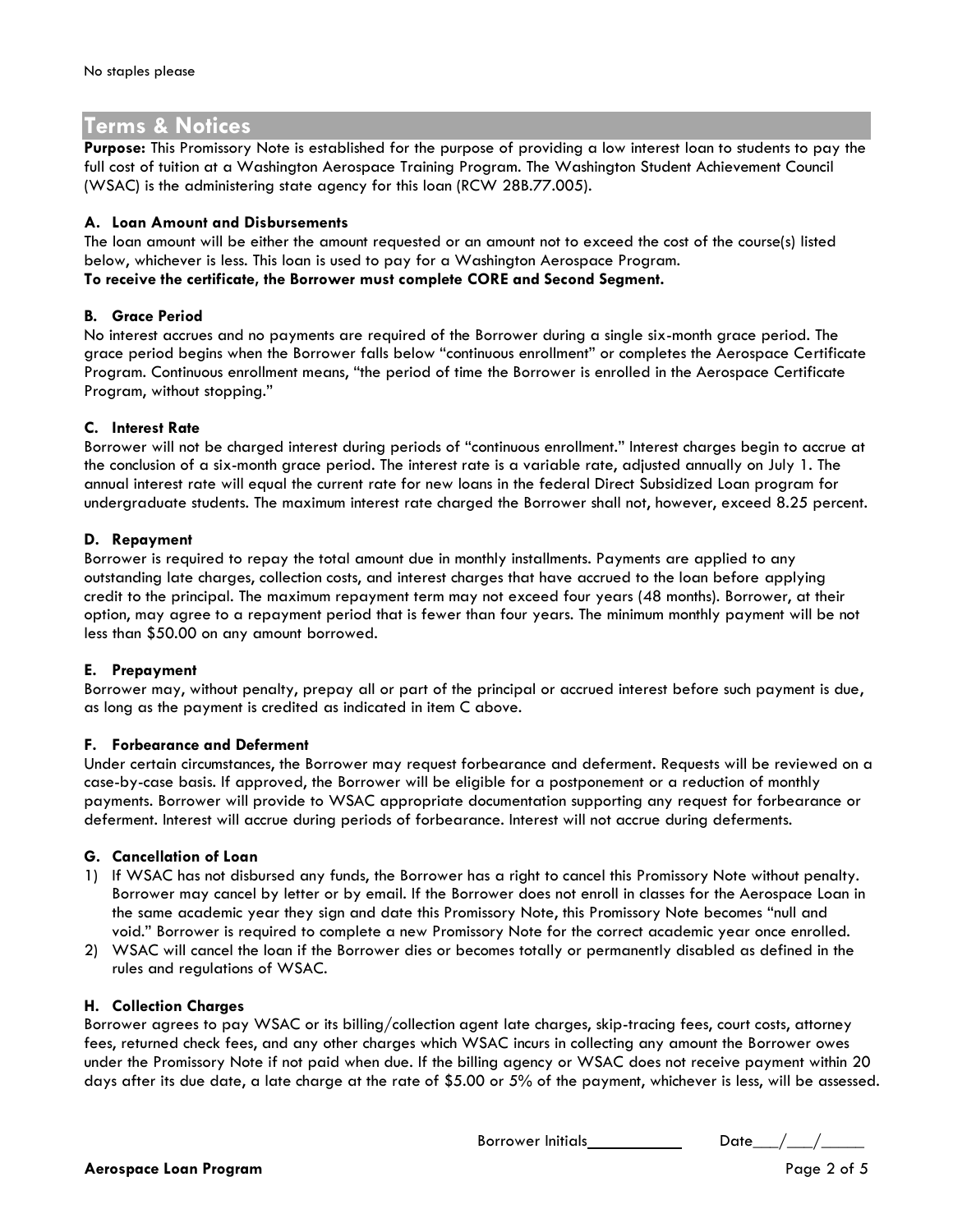#### **I. Rights and Considerations**

- 1) WSAC makes no representations regarding the quality of the institution the Borrower selected, or the appropriateness of any program of study for the Borrower's educational or career plans. In choosing an institution or entity, Borrower must carefully consider academic and other information provided by the institution or entity.
- 2) It is the Borrower's responsibility to keep WSAC apprised of current name, address, enrollment status, or any other event affecting the discharge of Borrower's responsibilities under the conditions of the Promissory Note, including these Terms and Notices. Any notice, other than service of process, that is required by law to be given to the Borrower will be effective when sent by first class mail or by electronic mail to the latest address WSAC has on file for the Borrower. It shall be no defense that the Borrower did not receive any notices so addressed.
- 3) WSAC's failure to enforce or to insist that the Borrower comply with any terms of the Promissory Note is not a waiver of WSAC's rights. Alterations cannot be made to the Promissory Note. No provision of the Repayment Schedule and Disclosure Statement can be waived or modified except by writing, signed by the party or a representative of the party against whom the modification is offered as a defense.

#### **J. Credit Bureau Notification**

WSAC will report the status of this loan to any of the credit bureau organizations during the life of the loan. If the Borrower becomes delinquent or defaults, this result may have a significant and adverse effect on the Borrower's credit rating.

#### **K. Privacy Notices**

Certain information required on the application is made confidential by the Privacy Act of 1974 (5 USC 552a); nevertheless, the requested information is necessary for participation in the Aerospace Certificate Program to verify the Borrower's identity and to determine eligibility for the program and for any benefits from it. The Privacy Act provides that an agency may continue to require disclosure of an applicant's Social Security Number (SSN) as a condition for the granting of a right, benefit, or privilege if the agency required this disclosure prior to January, 1975. WSAC has, for years prior to 1975, required the disclosure of the SSN of all applicants for the programs that it administers.

The SSN is used to verify the Borrower's identity, and as an account number (identifier) throughout the life of the loan, in order to make certain that WSAC records necessary data accurately. The SSN is used as an identifier in program activities such as determining program eligibility, certifying attendance and student status, determining eligibility for deferment of repayment, determining disability and death, and for locating Borrowers and their assets in cases of delinquent or defaulted loans.

#### **L. Taxability**

Refer to IRS Publication 970 Tax Benefits for Education (Section 6 – Tuition and Fees Deduction) and/or consult a tax expert.

#### **M. Reporting**

Borrower agrees to provide to WSAC the nature of their employment upon completing the Aerospace Certificate Program, including: 1) type of job, 2) whether the job is full-time, part-time, or temporary, and 3) annual wage.

#### **N. Governing Law, Jurisdiction, and Venue**

Washington State law shall apply to any dispute arising out of this Contract or that concerns or is related to it, except federal law may apply to bankruptcy actions. Jurisdiction and venue shall be in Thurston County Superior Court or the United States Bankruptcy Court for the Western District of Washington at Seattle.

Borrower Initials  $Date_{1}/\frac{1}{2}$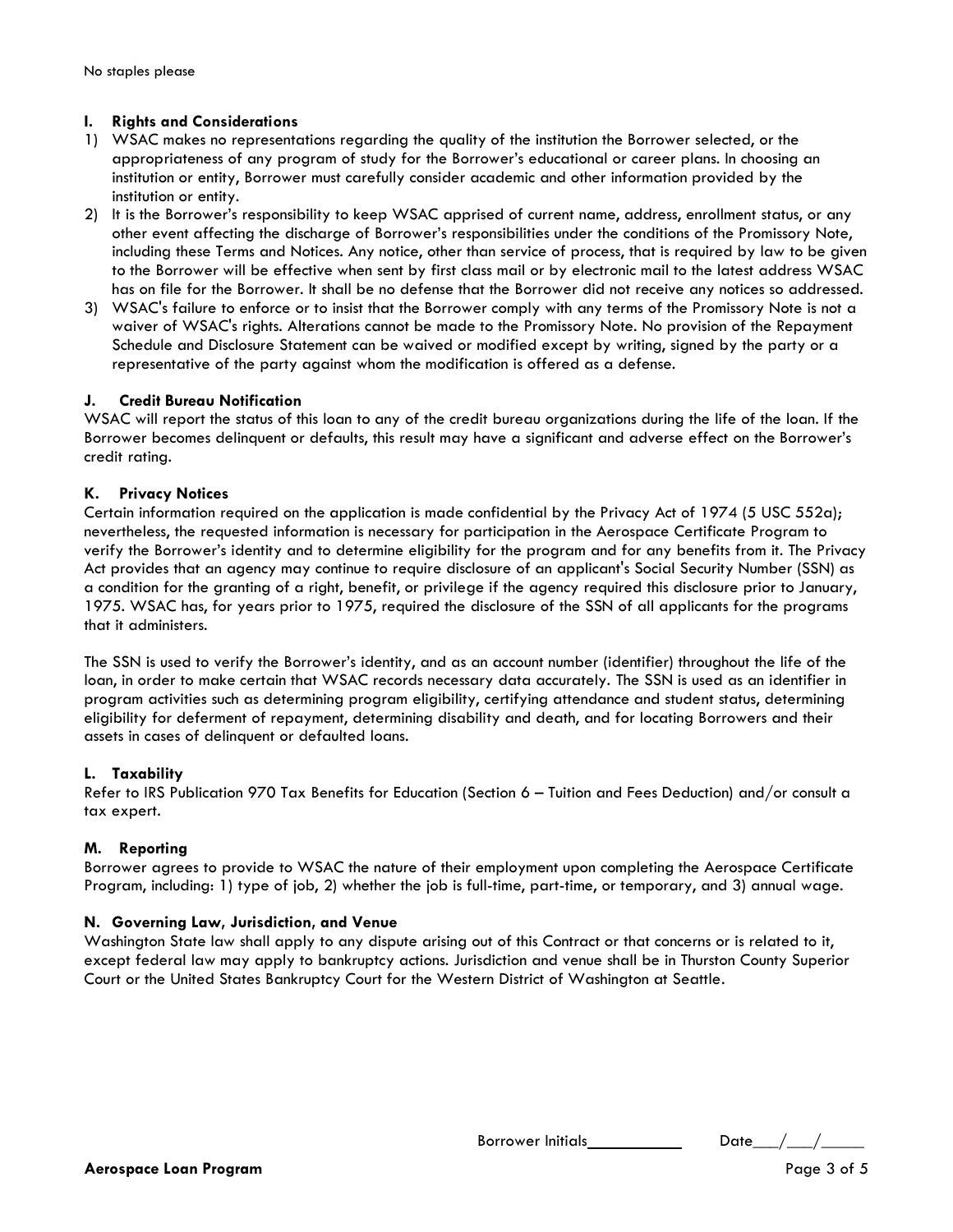# **Repayment Schedule and Fees**

Borrower has a six-month grace period before the first payment is due (see Section B under "Terms and Notices").

## **Repayment Cost Examples**

The interest rate is a variable rate, adjusted annually on July 1. The annual interest rate will equal the current rate for new loans in the **Federal Direct Subsidized Loan program** for undergraduate students. The maximum interest rate charged to the Borrower shall not exceed 8.25 percent.

|                  | <b>Amount</b><br><b>Borrowed</b> | <b>Interest</b><br><b>Rate</b><br>(Highest<br>Possible) | <b>Loan Term</b><br>(loan must be paid<br>within four years) | Assumes a<br><b>Monthly</b><br><b>Payment of:</b> | <b>Total Paid</b> | <b>Interest Paid</b> |
|------------------|----------------------------------|---------------------------------------------------------|--------------------------------------------------------------|---------------------------------------------------|-------------------|----------------------|
| <b>Example 1</b> | \$2,500                          | 8.25%                                                   | 4 years                                                      | \$61.33                                           | \$2,943.61        | \$443.61             |
| <b>Example 2</b> | \$3,200                          | 8.25%                                                   | 4 years                                                      | \$78.50                                           | \$3,767.86        | \$567.86             |
| <b>Example 3</b> | \$5,700                          | 8.25%                                                   | 4 years                                                      | \$139.83                                          | \$6,711.49        | \$1,011.49           |
| <b>Example 4</b> | \$5,700                          | 8.25%                                                   | *3 years                                                     | \$179.28                                          | \$6,453.89        | \$753.89             |
| <b>Example 5</b> | \$8,900                          | 8.25%                                                   | 4 years                                                      | \$218.33                                          | \$10,479.35       | \$1,579.35           |
| <b>Example 6</b> | \$5,700                          | 8.25%                                                   | Immediately                                                  | n/a                                               | \$5,700           | 0                    |

#### **Repayment Options & Sample Costs Examples:**

*\*Repayment is set up on a four-year plan, but borrowers have the option to pay more than the minimum monthly payment.* 

Interest will not start to accumulate until after the six-month grace period. Payments made prior to that will be applied to the principal and reduce the total that will have interest. The minimum monthly payment will be not less than \$50.00 on any amount borrowed.

### **Fees**

Late Fee: For any payment not received by the billing agency or WSAC within twenty (20) days after its due date, a late charge is assessed at the rate of \$5.00 or 5% of the payment, whichever is less.

**Returned Check Charge:** Up to \$50 (does not include any fees charged by banks or other institutions). **Collection and Legal Fees:** Any necessary expenses for collection of any amount not paid when due (to the extent permitted by law) including attorney's fees, whether or not legal proceedings have begun.

Some schools may have financing resources not detailed on this form. Borrowers should contact their school's financial aid office. *State or federal student financial aid does not apply for academic programs that are seven semester hours/credits or less, or twelve quarter hours/credits or less.* 

## **Terms of Acceptance**

Borrower has 30 days from the approval date on the Award Letter to accept this offer and must enroll in class within 60 days of the date of the award letter, or the offer becomes "null and void."

Borrower Initials  $Date_{\_}/\_$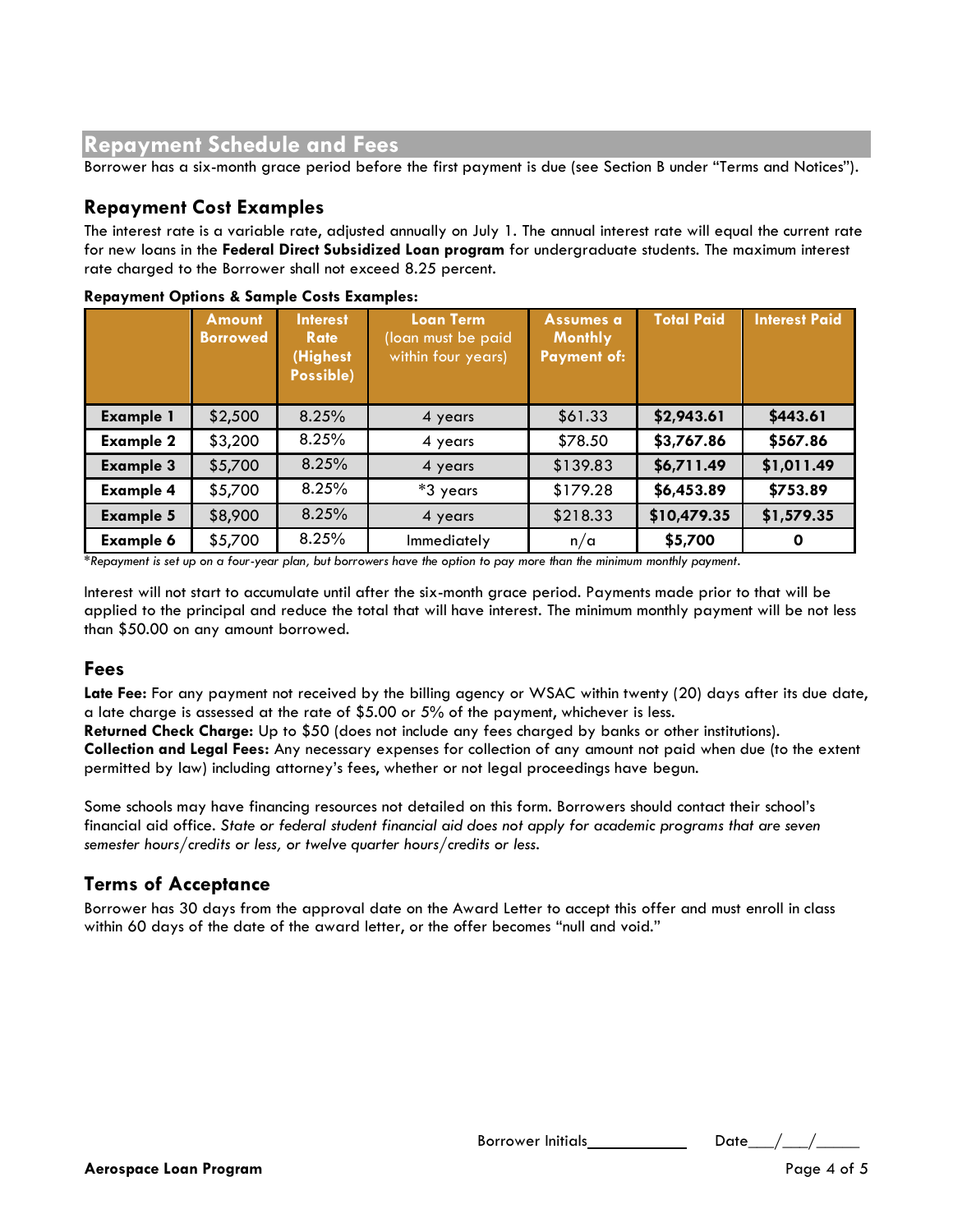# **Payment Guaranty**

- 1. In consideration of this loan, I the Borrower agree that, if the loan payments are not paid promptly when due for any reason other than death or permanent and total disability, the full amount of the loan will become due and payable immediately to WSAC under this Promissory Note, including collection fees, any court costs, and attorney fees awarded in litigation.
- 2. I agree to provide WSAC information on my whereabouts, assets, and income.
- 3. I agree to notify WSAC of any change in my address.
- 4. I understand that I am not eligible for any postponements, deferments, or reductions in payment except in special circumstances as noted in Section F above. I understand that the terms of the Promissory Note will be accelerated upon the occurrence of any of the events enumerated in the Terms and Notices.
- 5. I am aware of and agree to WSAC's application of payments made by the Borrower, as described in Section D of the Terms and Notices.
- 6. I intend to seek work in the state of Washington in the aerospace industry.
- 7. I agree to provide WSAC with the legislatively required annual information regarding my current employment status.

#### **By signing below, I acknowledge that I have read, understand, and agree to all terms and conditions of this Promissory Note set forth herein.**

**Borrower's Signature Date** 

Borrower Initials  $\begin{array}{ccc} \text{D} & \text{D} \end{array}$